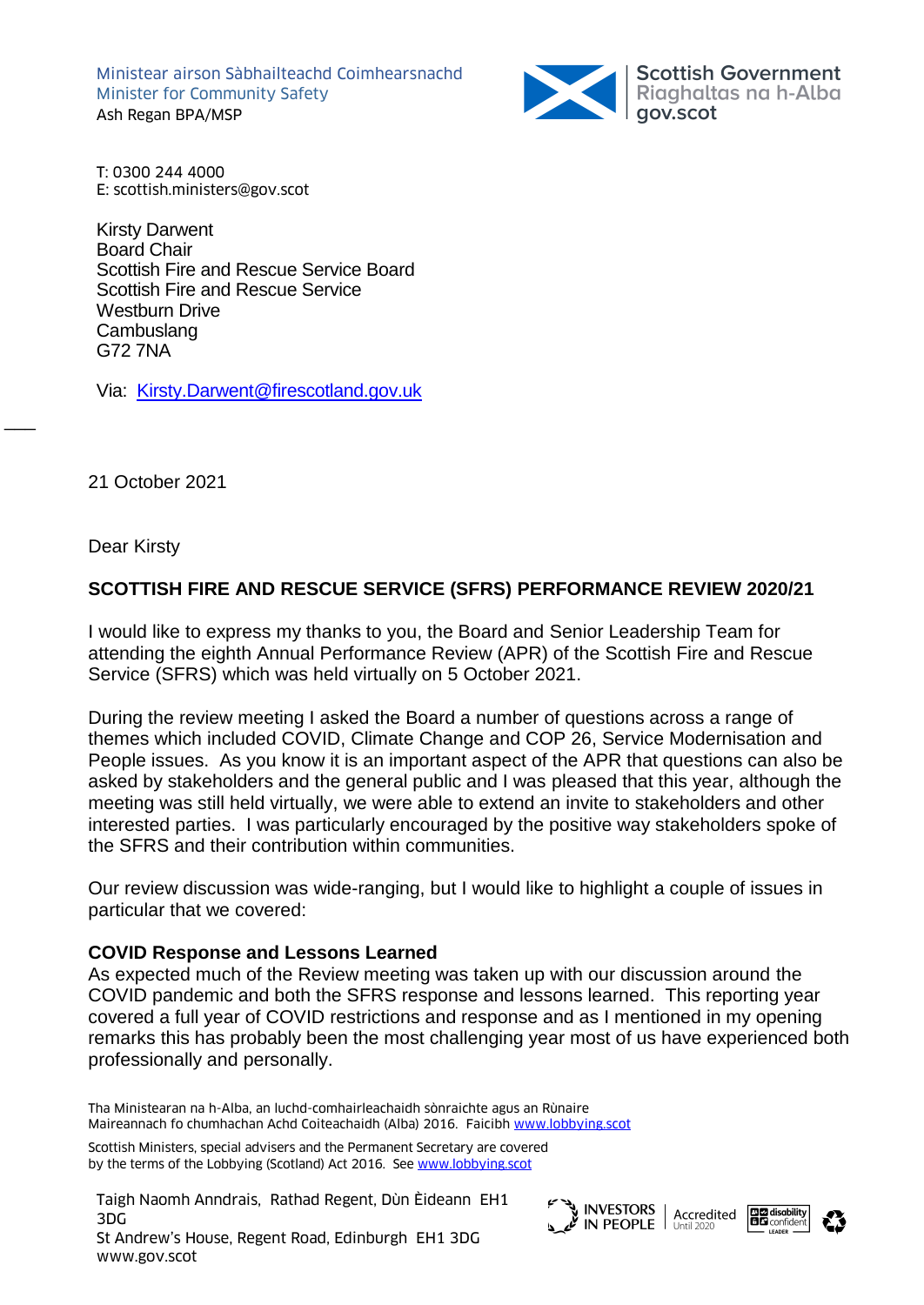We discussed the overall SFRS response to COVID and I know we were both keen to record our thanks to all SFRS staff for their contribution and the way they have risen to the unprecedented challenges that COVID brought.

You discussed the quick response in terms of your first COVID meeting being before many restrictions were brought in and how even in the early stages you were considering recovery planning and what would be needed to pick up on work that would have to be paused as a result of your COVID response. We also touched on the Make the Call Campaign and the quick and agile way SFRS were able to develop this work to support those who may be at most risk of fire during the pandemic.

SFRS's clear commitment to partnership working was another key area of your COVID response and that was made clear through your part in projects like the establishment of the Louisa Jordan hospital right through to hosting testing centres in your stations and assisting in the delivery of prescriptions to local communities.

We progressed to discussing your Recovery, Reset and Renew work with Recovery taking into consideration the resumption of non-critical backlog work, training, recruitment, property maintenance and Home Fire Safety Visits, Reset looking at returning adapted processes back to pre-pandemic business as usual and finally, Renew looking at the implementation of new working practices gained throughout the pandemic. Learning lessons that can be kept as new good practice is one area that we can see benefits of the COVID response and I was pleased to hear that you have given this area considerable thought. We discussed what the COVID response to Unwanted Fire Alarm Signals (UFAS) looked like and how this learning could be used going forward. This also covered your UFAS consultation which is now closed and I will be interested in hearing about the response to that as soon as you have it available.

## **COP26 and Climate Change**

We discussed the significant work that has gone on throughout the reporting year and beyond to prepare for COP26 in Glasgow later this month. It was only right that in discussing COP26 we also discussed how SFRS as an organisation is playing its part in reducing its carbon footprint.

With regard to COP26 you covered the resources you have committed to both planning and response and the significant work that has been overseen by your COP26 Project Board. We heard about your key work with stakeholders over this piece, and how multi agency planning has ensured robust operational plans are in place. As we know the event takes place from 31 October 2021 and it may be useful at the 2021/22 Mid-Year Review for officials to hear how you are reviewing and learning from your response.

In terms of the organisation you told the meeting of the SFRS commitment to the Scottish Government net zero carbon emissions by 2045 policy. It was clear from the conversation there is commitment across SFRS functions such as fleet, buildings and the wider estate to tackle this issue. At a strategic level you brought to my attention a Board agreed Climate Response Plan which will aim to reduce carbon emissions by six percent every year to 2030 which you are on target to deliver and would result in an 80% reduction in emissions. At a

Tha Ministearan na h-Alba, an luchd-comhairleachaidh sònraichte agus an Rùnaire Maireannach fo chumhachan Achd Coiteachaidh (Alba) 2016. Faicibh [www.lobbying.scot](http://www.lobbying.scot/)

Scottish Ministers, special advisers and the Permanent Secretary are covered by the terms of the Lobbying (Scotland) Act 2016. Se[e www.lobbying.scot](http://www.lobbying.scot/)

Taigh Naomh Anndrais, Rathad Regent, Dùn Èideann EH1 3DG St Andrew's House, Regent Road, Edinburgh EH1 3DG www.gov.scot